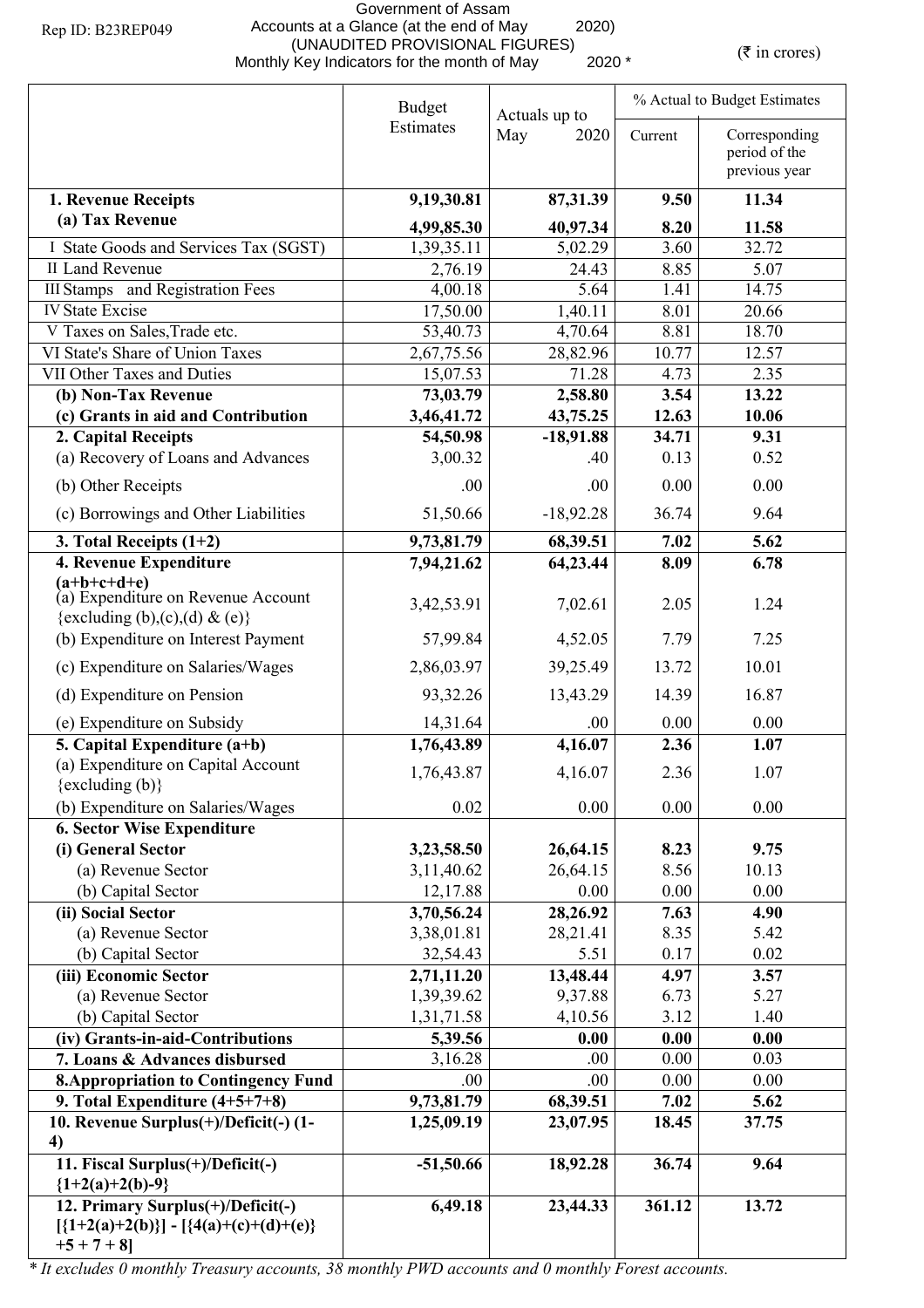| <b>Monthly Trend</b><br><b>REVENUE RECEIPTS</b> |                |             |                                  |             |  |
|-------------------------------------------------|----------------|-------------|----------------------------------|-------------|--|
| (Refer to item                                  | 1(a)           |             | of Monthly Accounts at a Glance) |             |  |
| $(5 \text{ in } \text{core})$                   |                |             |                                  |             |  |
|                                                 |                | 2020-2021   |                                  | 2019-2020   |  |
| Mont                                            | <b>Monthly</b> | Progressive | <b>Monthly</b>                   | Progressive |  |
| APRIL                                           | 15,13.19       | 15,13.19    | 30,85.62                         | 30,85.62    |  |
| <b>MAY</b>                                      | 25,84.15       | 40,97.34    | 29,77.98                         | 60,63.60    |  |
| <b>JUNE</b>                                     |                |             | 21,45.42                         | 82,09.01    |  |
| <b>JULY</b>                                     |                |             | 18,87.90                         | 1,00,96.92  |  |
| <b>AUGUST</b>                                   |                |             | 26,18.18                         | 1,27,15.10  |  |
| <b>SEPTEMBER</b>                                |                |             | 22,56.73                         | 1,49,71.83  |  |
| <b>OCTOBER</b>                                  |                |             | 22,13.54                         | 1,71,85.38  |  |
| <b>NOVEMBER</b>                                 |                |             | 23,81.79                         | 1,95,67.16  |  |
| <b>DECEMBER</b>                                 |                |             | 22,57.67                         | 2,18,24.83  |  |
| <b>JANUARY</b>                                  |                |             | 22,67.05                         | 2,40,91.88  |  |
| <b>FEBRUARY</b>                                 |                |             | 28,53.60                         | 2,69,45.48  |  |
| MARCH (Pre)                                     |                |             | 1,11,60.40                       | 3,81,05.89  |  |
| MARCH (Sup)                                     |                |             | 1,44.25                          | 3,82,50.13  |  |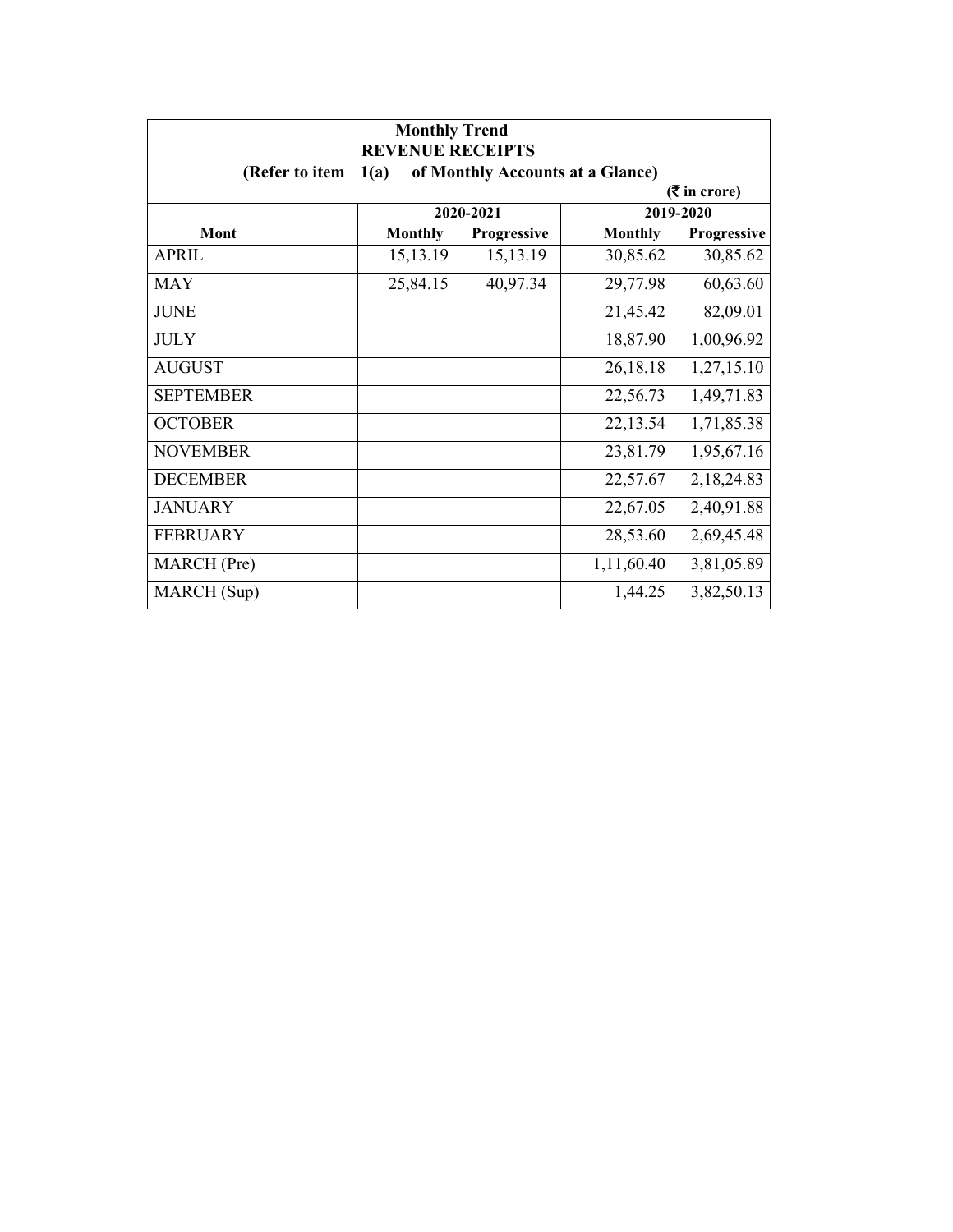| <b>Monthly Trend</b><br><b>REVENUE RECEIPTS</b> |                |                    |                                  |                               |
|-------------------------------------------------|----------------|--------------------|----------------------------------|-------------------------------|
| (Refer to item                                  | 1(b)           |                    | of Monthly Accounts at a Glance) |                               |
|                                                 |                |                    |                                  | $(5 \text{ in } \text{core})$ |
|                                                 |                | 2020-2021          |                                  | 2019-2020                     |
| Mont                                            | <b>Monthly</b> | <b>Progressive</b> | <b>Monthly</b>                   | Progressive                   |
| APRIL                                           | 16.13          | 16.13              | 65.08                            | 65.08                         |
| <b>MAY</b>                                      | 2,42.67        | 2,58.80            | 10,62.98                         | 11,28.06                      |
| <b>JUNE</b>                                     |                |                    | 8,28.23                          | 19,56.29                      |
| <b>JULY</b>                                     |                |                    | 78.98                            | 20,35.27                      |
| <b>AUGUST</b>                                   |                |                    | 2,24.13                          | 22,59.40                      |
| <b>SEPTEMBER</b>                                |                |                    | 1,02.67                          | 23,62.07                      |
| <b>OCTOBER</b>                                  |                |                    | 85.93                            | 24,48.00                      |
| <b>NOVEMBER</b>                                 |                |                    | 2,22.71                          | 26,70.71                      |
| <b>DECEMBER</b>                                 |                |                    | 1,27.84                          | 27,98.55                      |
| <b>JANUARY</b>                                  |                |                    | 83.25                            | 28,81.79                      |
| <b>FEBRUARY</b>                                 |                |                    | 5,82.40                          | 34,64.19                      |
| MARCH (Pre)                                     |                |                    | 21,75.96                         | 56,40.15                      |
| MARCH (Sup)                                     |                |                    | $-1,00.81$                       | 55,39.35                      |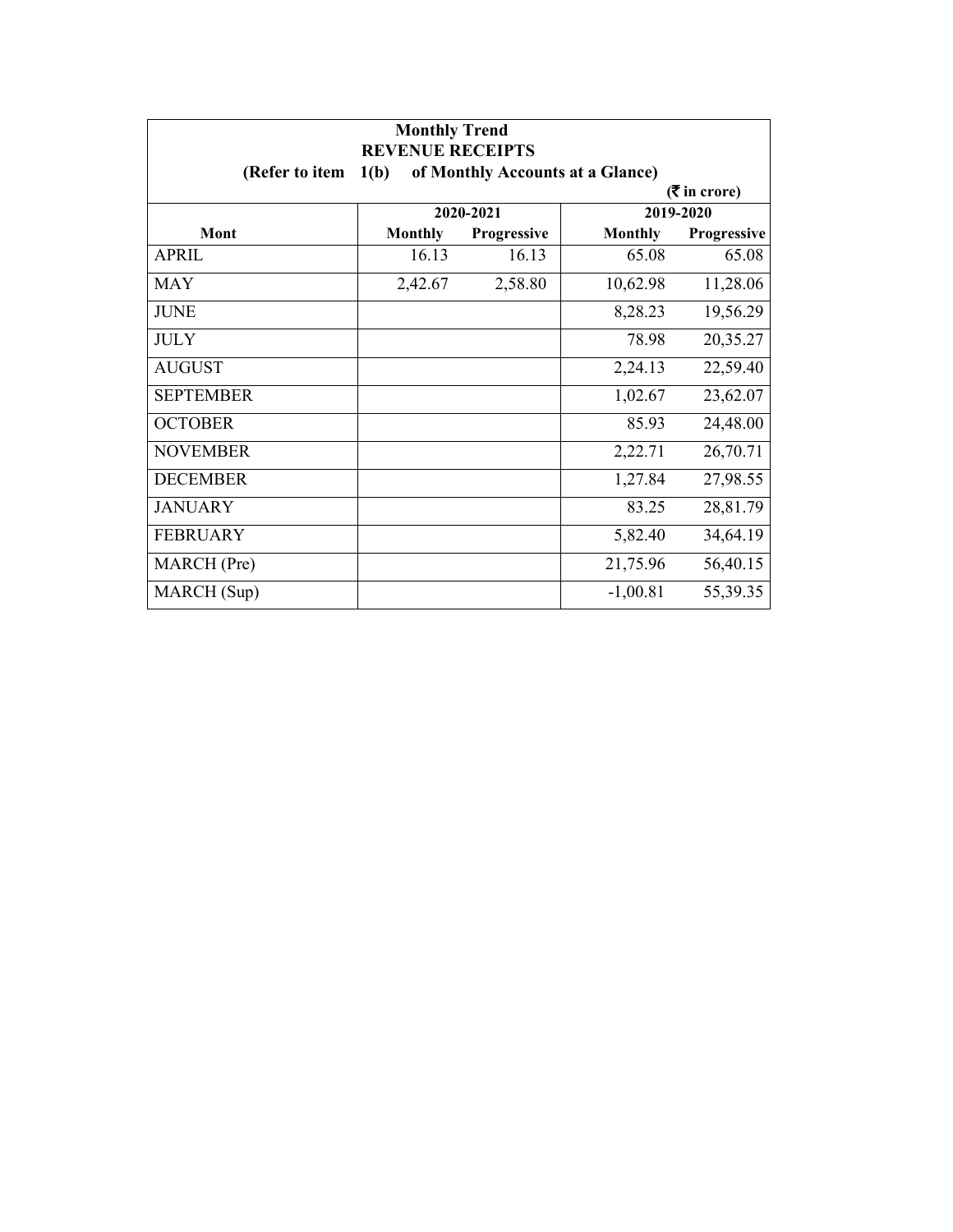| <b>Monthly Trend</b><br><b>REVENUE RECEIPTS</b> |                |             |                                  |             |  |
|-------------------------------------------------|----------------|-------------|----------------------------------|-------------|--|
| (Refer to item                                  | 1(c)           |             | of Monthly Accounts at a Glance) |             |  |
| $(5 \text{ in } \text{core})$                   |                |             |                                  |             |  |
|                                                 |                | 2020-2021   |                                  | 2019-2020   |  |
| Mont                                            | <b>Monthly</b> | Progressive | <b>Monthly</b>                   | Progressive |  |
| APRIL                                           | 23,68.84       | 23,68.84    | 15,39.60                         | 15,39.60    |  |
| <b>MAY</b>                                      | 20,06.41       | 43,75.25    | 6,98.15                          | 22,37.74    |  |
| <b>JUNE</b>                                     |                |             | 11,14.88                         | 33,52.62    |  |
| <b>JULY</b>                                     |                |             | 10,70.71                         | 44,23.34    |  |
| <b>AUGUST</b>                                   |                |             | 10,78.33                         | 55,01.67    |  |
| <b>SEPTEMBER</b>                                |                |             | 29,26.66                         | 84,28.33    |  |
| <b>OCTOBER</b>                                  |                |             | 14,87.18                         | 99,15.51    |  |
| <b>NOVEMBER</b>                                 |                |             | 21,25.41                         | 1,20,40.92  |  |
| <b>DECEMBER</b>                                 |                |             | 20,81.21                         | 1,41,22.13  |  |
| <b>JANUARY</b>                                  |                |             | 12,81.01                         | 1,54,03.14  |  |
| <b>FEBRUARY</b>                                 |                |             | 19,01.10                         | 1,73,04.25  |  |
| MARCH (Pre)                                     |                |             | 34,10.67                         | 2,07,14.92  |  |
| MARCH (Sup)                                     |                |             | $-9.31$                          | 2,07,05.61  |  |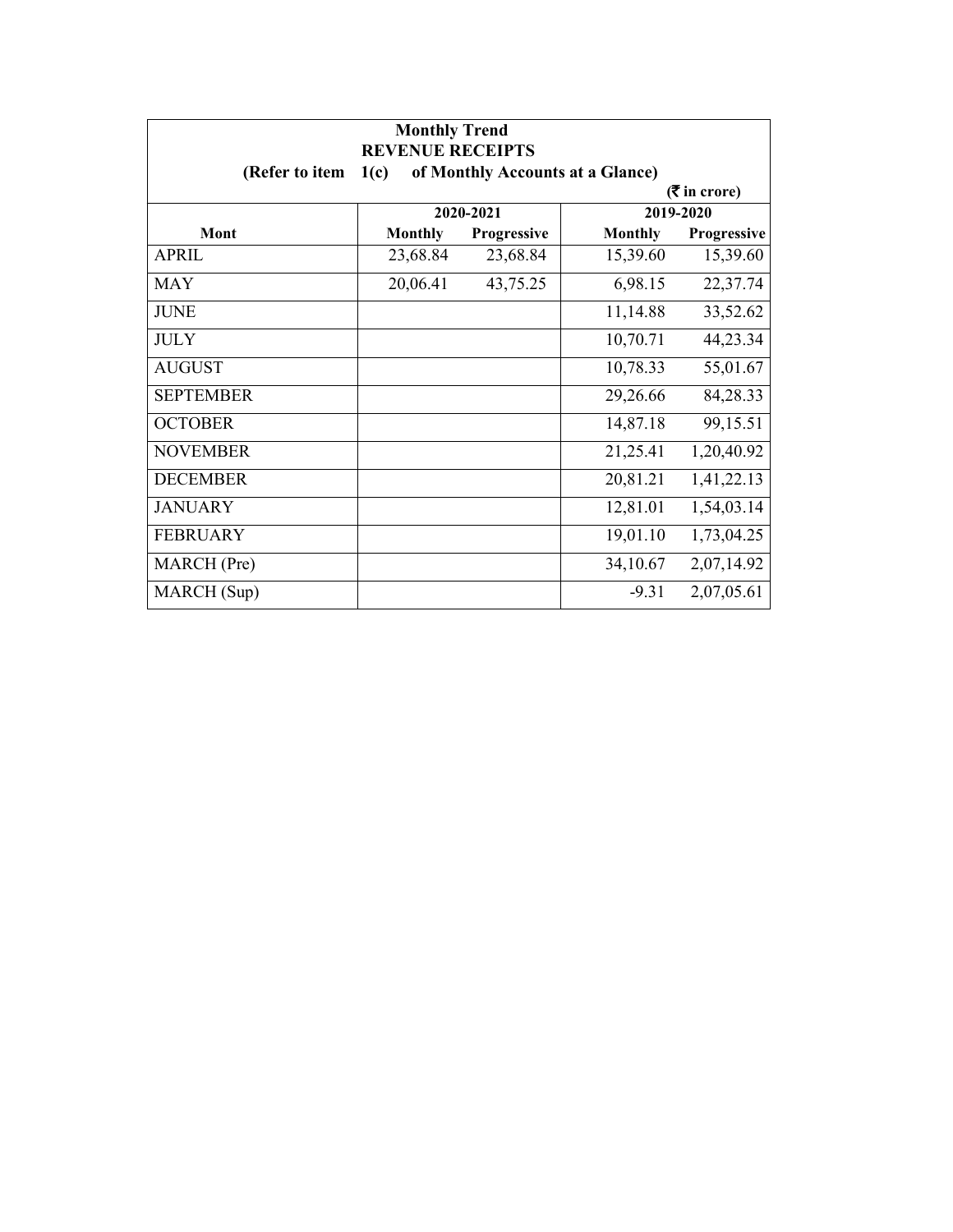| <b>Monthly Trend</b><br><b>CAPITAL RECEIPTS</b> |                |                    |                                  |                 |
|-------------------------------------------------|----------------|--------------------|----------------------------------|-----------------|
| (Refer to item                                  | 2(a)           |                    | of Monthly Accounts at a Glance) |                 |
|                                                 |                |                    |                                  | $($ ₹ in crore) |
|                                                 |                | 2020-2021          |                                  | 2019-2020       |
| Mont                                            | <b>Monthly</b> | <b>Progressive</b> | <b>Monthly</b>                   | Progressive     |
| <b>APRIL</b>                                    | 0.20           | 0.20               | 0.21                             | 0.21            |
| <b>MAY</b>                                      | 0.20           | 0.40               | 5.20                             | 5.41            |
| <b>JUNE</b>                                     |                |                    | 0.20                             | 5.61            |
| <b>JULY</b>                                     |                |                    | 0.20                             | 5.81            |
| <b>AUGUST</b>                                   |                |                    | 0.30                             | 6.11            |
| <b>SEPTEMBER</b>                                |                |                    | 0.51                             | 6.62            |
| <b>OCTOBER</b>                                  |                |                    | 0.04                             | 6.67            |
| <b>NOVEMBER</b>                                 |                |                    | 0.22                             | 6.89            |
| <b>DECEMBER</b>                                 |                |                    | 0.04                             | 6.93            |
| <b>JANUARY</b>                                  |                |                    | 0.51                             | 7.44            |
| <b>FEBRUARY</b>                                 |                |                    | 0.28                             | 7.72            |
| MARCH (Pre)                                     |                |                    | 0.26                             | 7.97            |
| MARCH (Sup)                                     |                |                    | 0.00                             | 7.98            |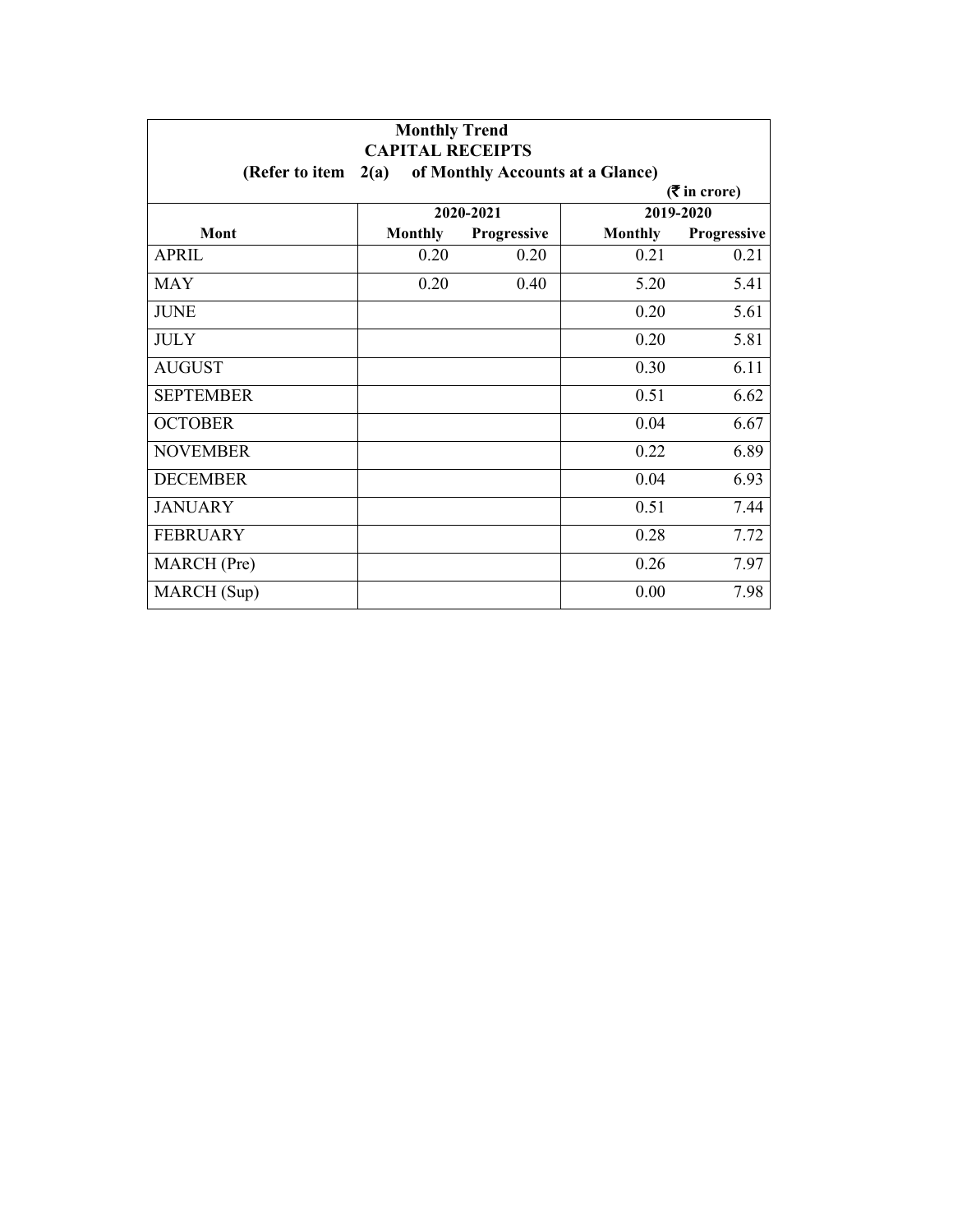| <b>Monthly Trend</b><br><b>CAPITAL RECEIPTS</b> |                |             |                                  |                 |
|-------------------------------------------------|----------------|-------------|----------------------------------|-----------------|
| (Refer to item                                  | 2(b)           |             | of Monthly Accounts at a Glance) |                 |
|                                                 |                |             |                                  | $($ ₹ in crore) |
|                                                 |                | 2020-2021   |                                  | 2019-2020       |
| Mont                                            | <b>Monthly</b> | Progressive | <b>Monthly</b>                   | Progressive     |
| <b>APRIL</b>                                    | 0.00           | 0.00        | 0.00                             | 0.00            |
| <b>MAY</b>                                      | 0.00           | 0.00        | 0.00                             | 0.00            |
| <b>JUNE</b>                                     |                |             | 0.00                             | 0.00            |
| <b>JULY</b>                                     |                |             | 0.00                             | 0.00            |
| <b>AUGUST</b>                                   |                |             | 0.00                             | 0.00            |
| <b>SEPTEMBER</b>                                |                |             | 0.00                             | 0.00            |
| <b>OCTOBER</b>                                  |                |             | 0.00                             | 0.00            |
| <b>NOVEMBER</b>                                 |                |             | 0.00                             | 0.00            |
| <b>DECEMBER</b>                                 |                |             | 0.00                             | 0.00            |
| <b>JANUARY</b>                                  |                |             | 0.00                             | 0.00            |
| <b>FEBRUARY</b>                                 |                |             | 0.00                             | 0.00            |
| MARCH (Pre)                                     |                |             | 0.00                             | 0.00            |
| MARCH (Sup)                                     |                |             | 0.00                             | 0.00            |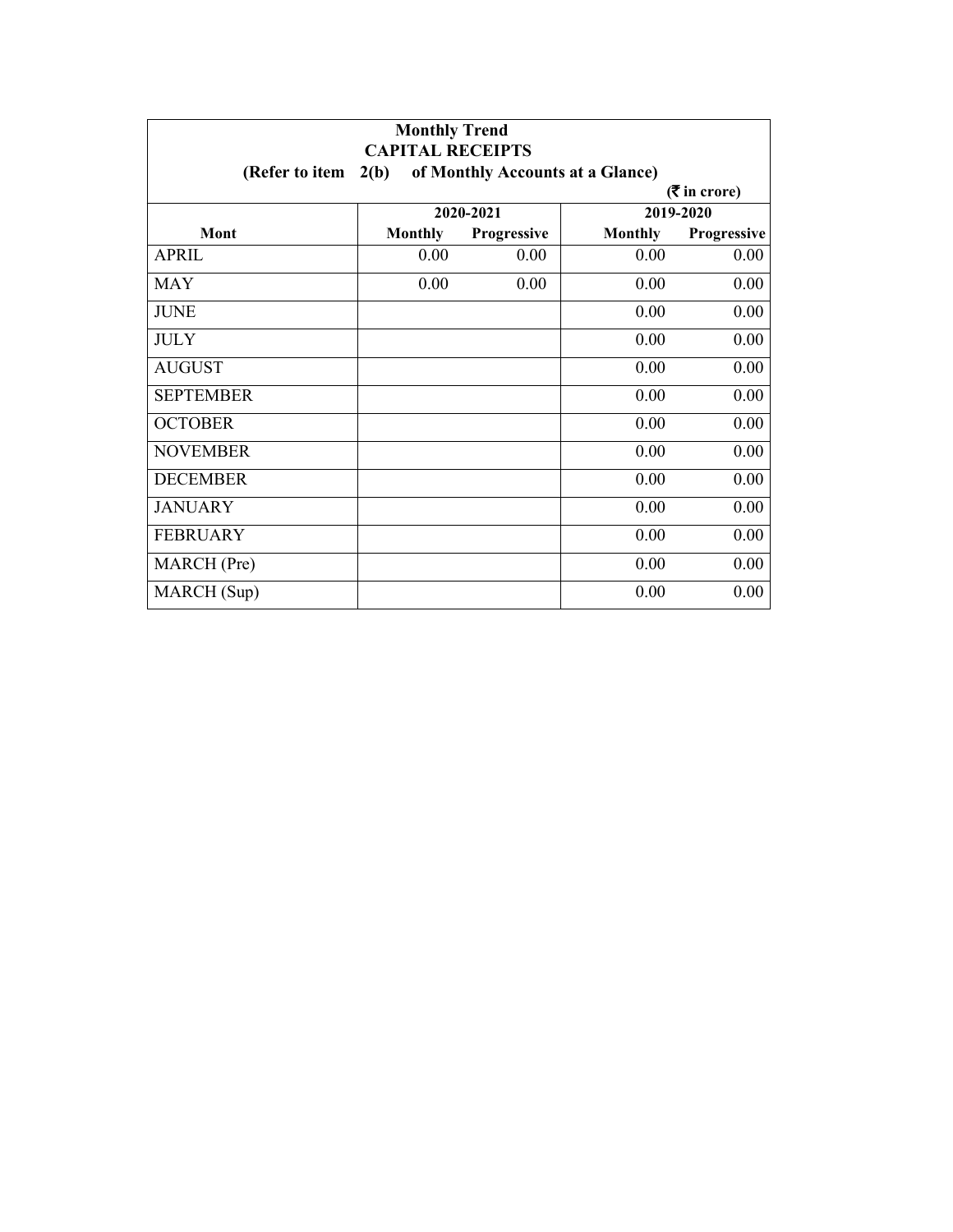| <b>Monthly Trend</b><br><b>CAPITAL RECEIPTS</b> |                |             |                                  |                               |
|-------------------------------------------------|----------------|-------------|----------------------------------|-------------------------------|
| (Refer to item                                  | 2(c)           |             | of Monthly Accounts at a Glance) |                               |
|                                                 |                |             |                                  | $(5 \text{ in } \text{core})$ |
|                                                 |                | 2020-2021   |                                  | 2019-2020                     |
| Mont                                            | <b>Monthly</b> | Progressive | <b>Monthly</b>                   | Progressive                   |
| APRIL                                           | $-9,62.34$     | $-9,62.34$  | 0.00                             | 0.00                          |
| MAY                                             | $-9,29.94$     | $-18,92.28$ | $-11,82.81$                      | $-29,73.68$                   |
| <b>JUNE</b>                                     |                |             | $-66.93$                         | $-30,40.61$                   |
| <b>JULY</b>                                     |                |             | 23,32.62                         | $-7,07.99$                    |
| <b>AUGUST</b>                                   |                |             | 21,34.73                         | 14,26.74                      |
| <b>SEPTEMBER</b>                                |                |             | 21,63.19                         | 35,89.93                      |
| <b>OCTOBER</b>                                  |                |             | $-4,57.07$                       | 31,32.86                      |
| <b>NOVEMBER</b>                                 |                |             | 7,42.05                          | 38,74.91                      |
| <b>DECEMBER</b>                                 |                |             | 10,27.35                         | 49,02.26                      |
| <b>JANUARY</b>                                  |                |             | 32,22.31                         | 99,15.44                      |
| <b>FEBRUARY</b>                                 |                |             | 2,53.16                          | 1,01,68.60                    |
| MARCH (Pre)                                     |                |             | 55,32.38                         | 1,57,00.98                    |
| MARCH (Sup)                                     |                |             | $-8,04.35$                       | 1,48,96.63                    |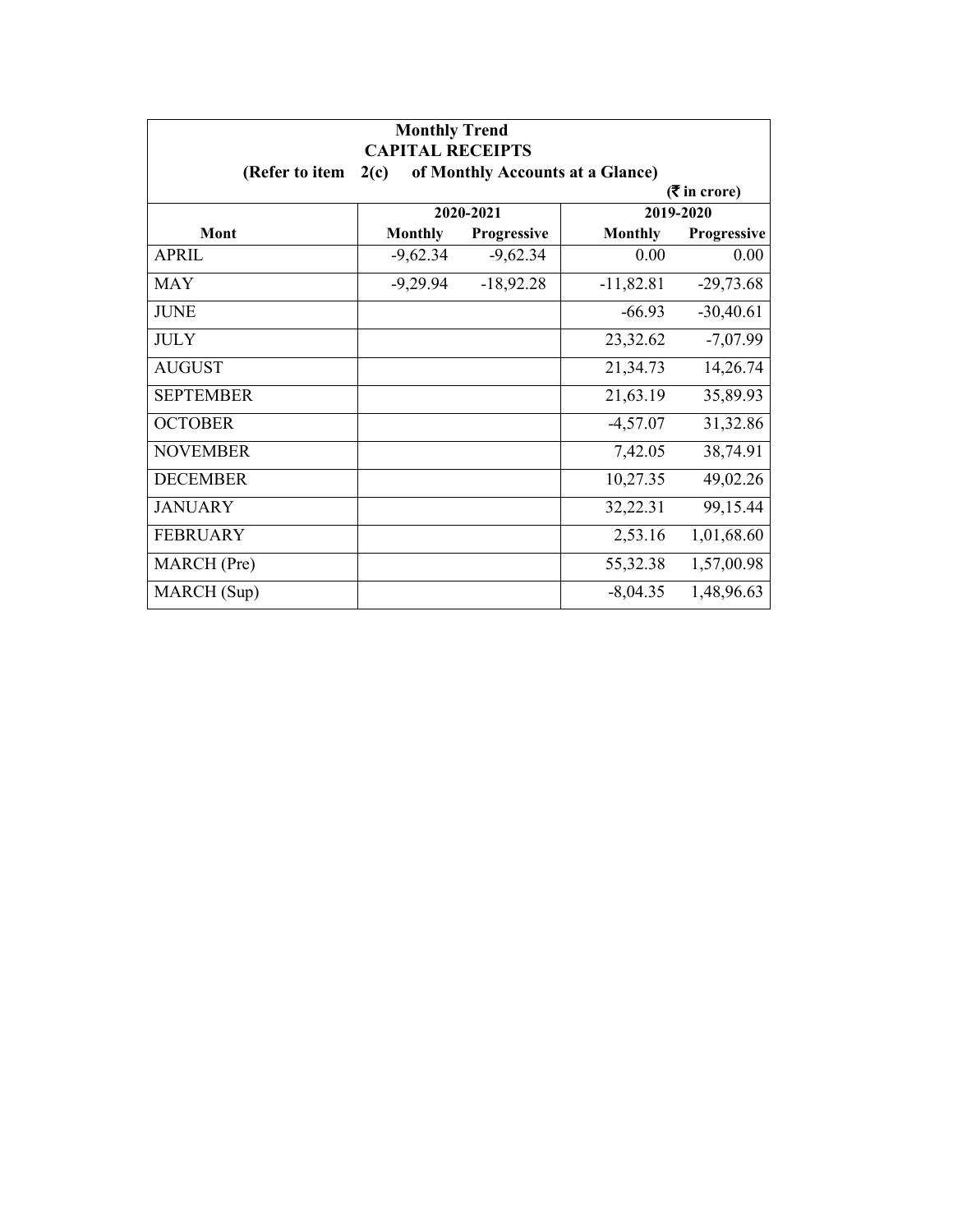| <b>Monthly Trend</b><br><b>REVENUE EXPENDITURE</b> |                |                    |                                  |                               |
|----------------------------------------------------|----------------|--------------------|----------------------------------|-------------------------------|
| (Refer to item                                     | 4(a)           |                    | of Monthly Accounts at a Glance) |                               |
|                                                    |                |                    |                                  | $(5 \text{ in } \text{core})$ |
|                                                    |                | 2020-2021          |                                  | 2019-2020                     |
| Mont                                               | <b>Monthly</b> | <b>Progressive</b> | <b>Monthly</b>                   | Progressive                   |
| <b>APRIL</b>                                       | 3,20.59        | 3,20.59            | 74.88                            | 74.88                         |
| <b>MAY</b>                                         | 3,82.02        | 7,02.61            | 6,53.75                          | 7,28.63                       |
| <b>JUNE</b>                                        |                |                    | 3,84.73                          | 11,13.36                      |
| <b>JULY</b>                                        |                |                    | 15,32.55                         | 26,46.91                      |
| <b>AUGUST</b>                                      |                |                    | 17,01.31                         | 43,47.22                      |
| <b>SEPTEMBER</b>                                   |                |                    | 16,38.07                         | 59,85.29                      |
| <b>OCTOBER</b>                                     |                |                    | 12,21.70                         | 72,06.99                      |
| <b>NOVEMBER</b>                                    |                |                    | 17,08.00                         | 89,14.99                      |
| <b>DECEMBER</b>                                    |                |                    | 8,91.64                          | 98,06.63                      |
| <b>JANUARY</b>                                     |                |                    | 22,88.41                         | 1,20,95.04                    |
| <b>FEBRUARY</b>                                    |                |                    | 20,97.96                         | 1,41,93.00                    |
| MARCH (Pre)                                        |                |                    | 88,77.90                         | 2,30,70.90                    |
| MARCH (Sup)                                        |                |                    | 2,32.71                          | 2,33,03.61                    |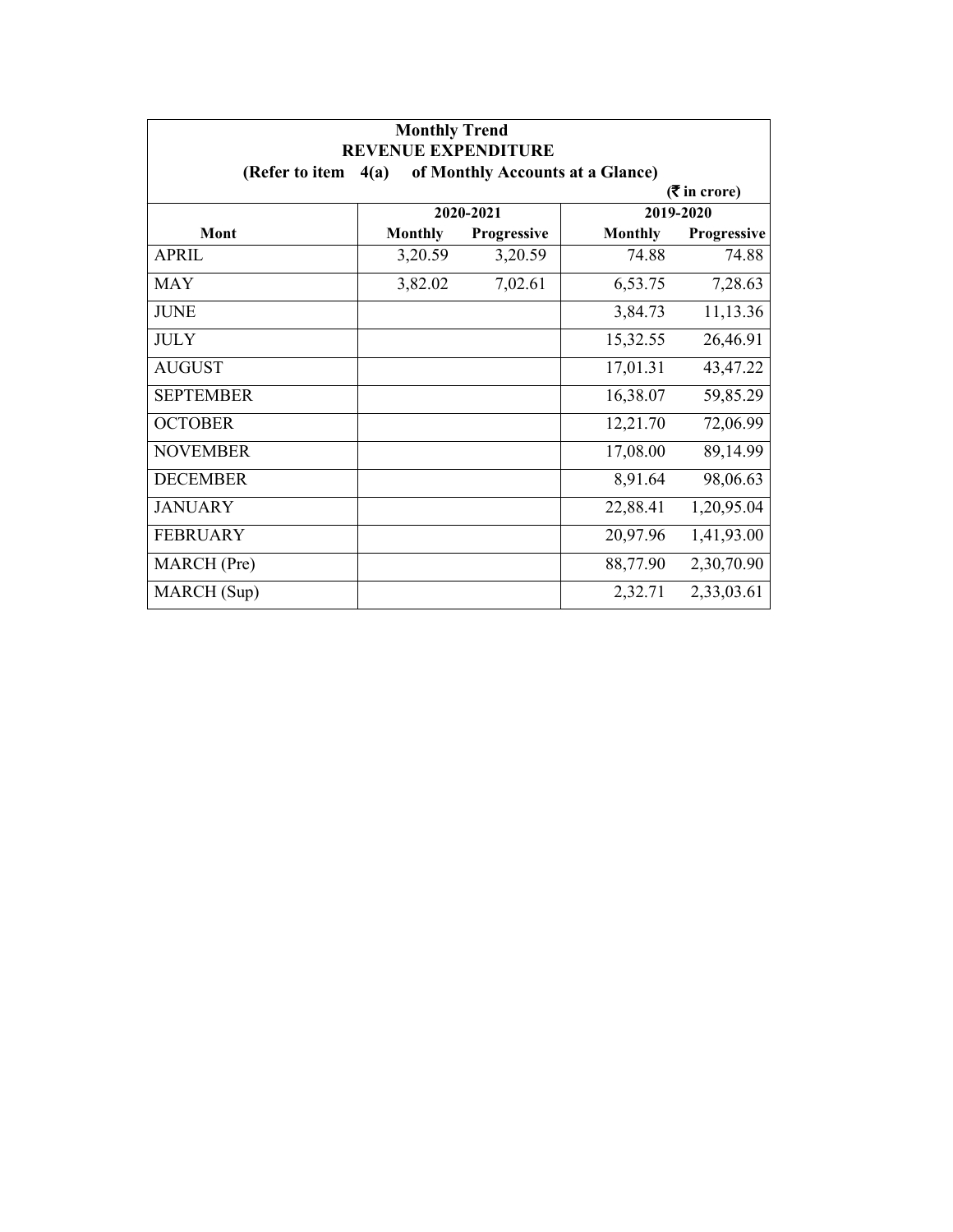| <b>Monthly Trend</b><br><b>REVENUE EXPENDITURE</b> |                                                             |                    |                |                             |  |  |
|----------------------------------------------------|-------------------------------------------------------------|--------------------|----------------|-----------------------------|--|--|
|                                                    | of Monthly Accounts at a Glance)<br>(Refer to item $4(b)$ ) |                    |                |                             |  |  |
|                                                    |                                                             |                    |                | $(3\overline{5})$ in crore) |  |  |
|                                                    |                                                             | 2020-2021          |                | 2019-2020                   |  |  |
| <b>Mont</b>                                        | <b>Monthly</b>                                              | <b>Progressive</b> | <b>Monthly</b> | Progressive                 |  |  |
| APRIL                                              | 2,21.20                                                     | 2,21.20            | 1,89.70        | 1,89.70                     |  |  |
| <b>MAY</b>                                         | 2,30.85                                                     | 4,52.05            | 1,61.37        | 3,51.08                     |  |  |
| <b>JUNE</b>                                        |                                                             |                    | 2,77.42        | 6,28.50                     |  |  |
| <b>JULY</b>                                        |                                                             |                    | 2,41.00        | 8,69.50                     |  |  |
| <b>AUGUST</b>                                      |                                                             |                    | 4,57.94        | 13,27.44                    |  |  |
| <b>SEPTEMBER</b>                                   |                                                             |                    | 3,66.99        | 16,94.43                    |  |  |
| <b>OCTOBER</b>                                     |                                                             |                    | 1,95.89        | 18,90.32                    |  |  |
| <b>NOVEMBER</b>                                    |                                                             |                    | 1,85.42        | 20,75.74                    |  |  |
| <b>DECEMBER</b>                                    |                                                             |                    | 2,28.22        | 23,03.96                    |  |  |
| <b>JANUARY</b>                                     |                                                             |                    | 2,97.93        | 26,01.89                    |  |  |
| <b>FEBRUARY</b>                                    |                                                             |                    | 24,25.60       | 50,27.49                    |  |  |
| MARCH (Pre)                                        |                                                             |                    | 4,30.99        | 54,58.48                    |  |  |
| MARCH (Sup)                                        |                                                             |                    | $-10,38.93$    | 44, 19.55                   |  |  |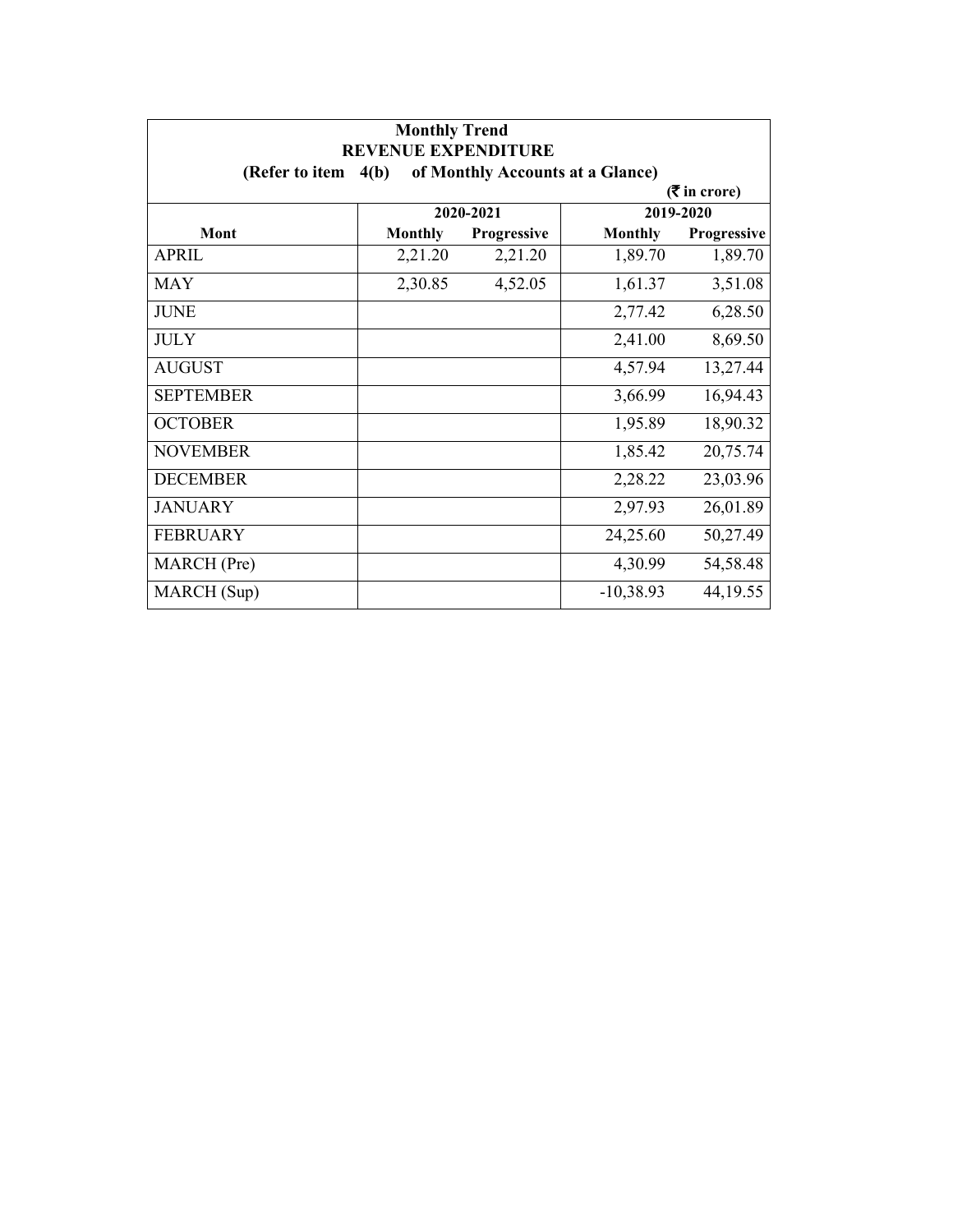| <b>Monthly Trend</b><br><b>REVENUE EXPENDITURE</b> |                |             |                                  |                               |
|----------------------------------------------------|----------------|-------------|----------------------------------|-------------------------------|
| (Refer to item                                     | 4(c)           |             | of Monthly Accounts at a Glance) |                               |
|                                                    |                |             |                                  | $(5 \text{ in } \text{core})$ |
|                                                    |                | 2020-2021   |                                  | 2019-2020                     |
| Mont                                               | <b>Monthly</b> | Progressive | <b>Monthly</b>                   | Progressive                   |
| <b>APRIL</b>                                       | 18,91.48       | 18,91.48    | 17,61.47                         | 17,61.47                      |
| <b>MAY</b>                                         | 20,34.01       | 39,25.49    | 18,47.18                         | 36,08.65                      |
| <b>JUNE</b>                                        |                |             | 19,06.75                         | 55,15.41                      |
| <b>JULY</b>                                        |                |             | 22,22.49                         | 77,37.89                      |
| <b>AUGUST</b>                                      |                |             | 24,05.10                         | 1,01,42.99                    |
| <b>SEPTEMBER</b>                                   |                |             | 29,89.39                         | 1,31,32.38                    |
| <b>OCTOBER</b>                                     |                |             | 10,12.97                         | 1,41,45.35                    |
| <b>NOVEMBER</b>                                    |                |             | 24,46.99                         | 1,65,92.34                    |
| <b>DECEMBER</b>                                    |                |             | 27,36.68                         | 1,93,29.02                    |
| <b>JANUARY</b>                                     |                |             | 15,49.94                         | 2,08,78.96                    |
| <b>FEBRUARY</b>                                    |                |             | 16,08.35                         | 2,24,87.31                    |
| MARCH (Pre)                                        |                |             | 49,42.69                         | 2,74,30.00                    |
| MARCH (Sup)                                        |                |             | 7.04                             | 2,74,37.04                    |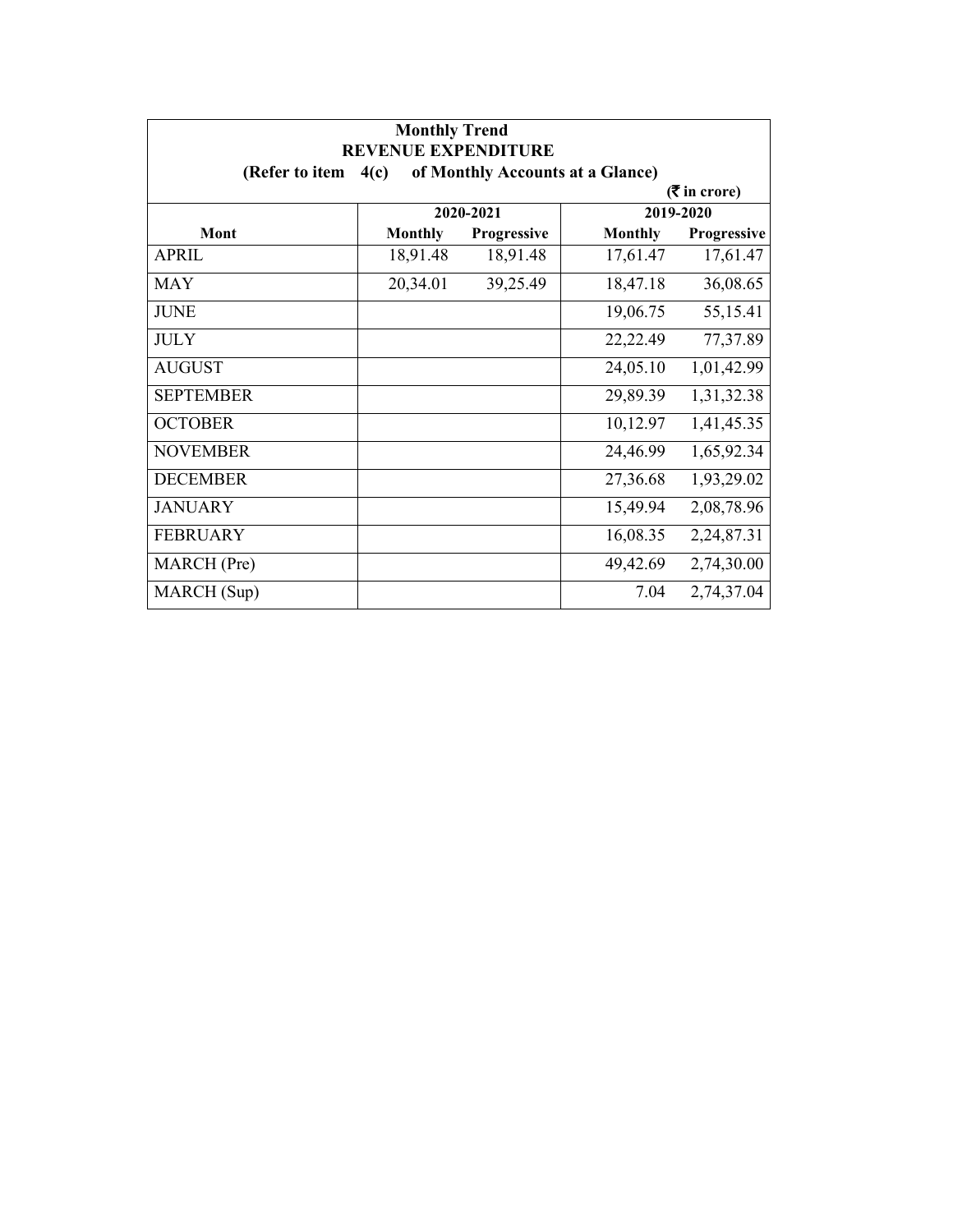| <b>Monthly Trend</b><br><b>REVENUE EXPENDITURE</b> |                |             |                                  |                               |
|----------------------------------------------------|----------------|-------------|----------------------------------|-------------------------------|
| (Refer to item                                     | 4(d)           |             | of Monthly Accounts at a Glance) |                               |
|                                                    |                |             |                                  | $(5 \text{ in } \text{core})$ |
|                                                    |                | 2020-2021   |                                  | 2019-2020                     |
| Mont                                               | <b>Monthly</b> | Progressive | <b>Monthly</b>                   | Progressive                   |
| <b>APRIL</b>                                       | 4,97.12        | 4,97.12     | 8,72.64                          | 8,72.64                       |
| <b>MAY</b>                                         | 8,46.17        | 13,43.29    | 6,56.98                          | 15,29.61                      |
| <b>JUNE</b>                                        |                |             | 5,21.41                          | 20,51.02                      |
| <b>JULY</b>                                        |                |             | 6,90.60                          | 27,41.62                      |
| <b>AUGUST</b>                                      |                |             | 6,46.87                          | 33,88.49                      |
| <b>SEPTEMBER</b>                                   |                |             | 13,65.63                         | 47,54.12                      |
| <b>OCTOBER</b>                                     |                |             | 73.54                            | 48,27.66                      |
| <b>NOVEMBER</b>                                    |                |             | 5,99.84                          | 54,27.50                      |
| <b>DECEMBER</b>                                    |                |             | 2,04.60                          | 56,32.10                      |
| <b>JANUARY</b>                                     |                |             | 10,41.46                         | 66,73.56                      |
| <b>FEBRUARY</b>                                    |                |             | 3.55                             | 66,77.11                      |
| MARCH (Pre)                                        |                |             | 29,64.50                         | 96,41.61                      |
| MARCH (Sup)                                        |                |             | 0.00                             | 96,41.61                      |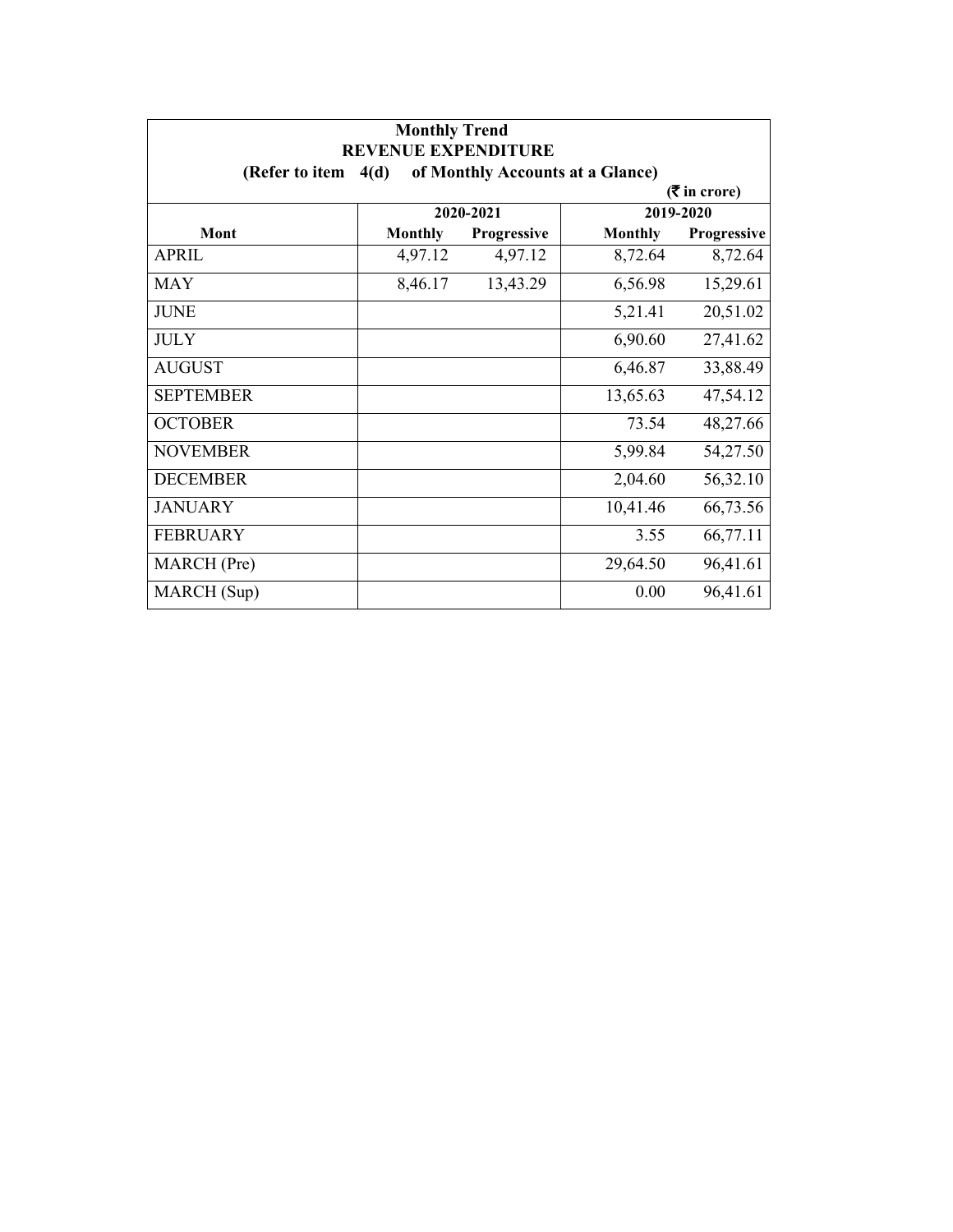| <b>Monthly Trend</b> |                                                                        |             |                |                             |  |
|----------------------|------------------------------------------------------------------------|-------------|----------------|-----------------------------|--|
| (Refer to item       | <b>REVENUE EXPENDITURE</b><br>of Monthly Accounts at a Glance)<br>4(e) |             |                |                             |  |
|                      |                                                                        |             |                | $(3\overline{5})$ in crore) |  |
|                      |                                                                        | 2020-2021   |                | 2019-2020                   |  |
| Mont                 | <b>Monthly</b>                                                         | Progressive | <b>Monthly</b> | Progressive                 |  |
| <b>APRIL</b>         | 0.00                                                                   | 0.00        | 0.00           | 0.00                        |  |
| <b>MAY</b>           | 0.00                                                                   | 0.00        | 0.00           | 0.00                        |  |
| <b>JUNE</b>          |                                                                        |             | 0.00           | 0.00                        |  |
| <b>JULY</b>          |                                                                        |             | 93.88          | 93.88                       |  |
| <b>AUGUST</b>        |                                                                        |             | 5,19.81        | 6,13.69                     |  |
| <b>SEPTEMBER</b>     |                                                                        |             | 0.00           | 6,13.69                     |  |
| <b>OCTOBER</b>       |                                                                        |             | 0.00           | 6,13.69                     |  |
| <b>NOVEMBER</b>      |                                                                        |             | 49.33          | 6,63.01                     |  |
| <b>DECEMBER</b>      |                                                                        |             | 68.27          | 7,31.28                     |  |
| <b>JANUARY</b>       |                                                                        |             | 0.00           | 7,31.28                     |  |
| <b>FEBRUARY</b>      |                                                                        |             | 10.27          | 7,41.56                     |  |
| MARCH (Pre)          |                                                                        |             | 2,54.59        | 9,96.15                     |  |
| MARCH (Sup)          |                                                                        |             | 0.00           | 9,96.15                     |  |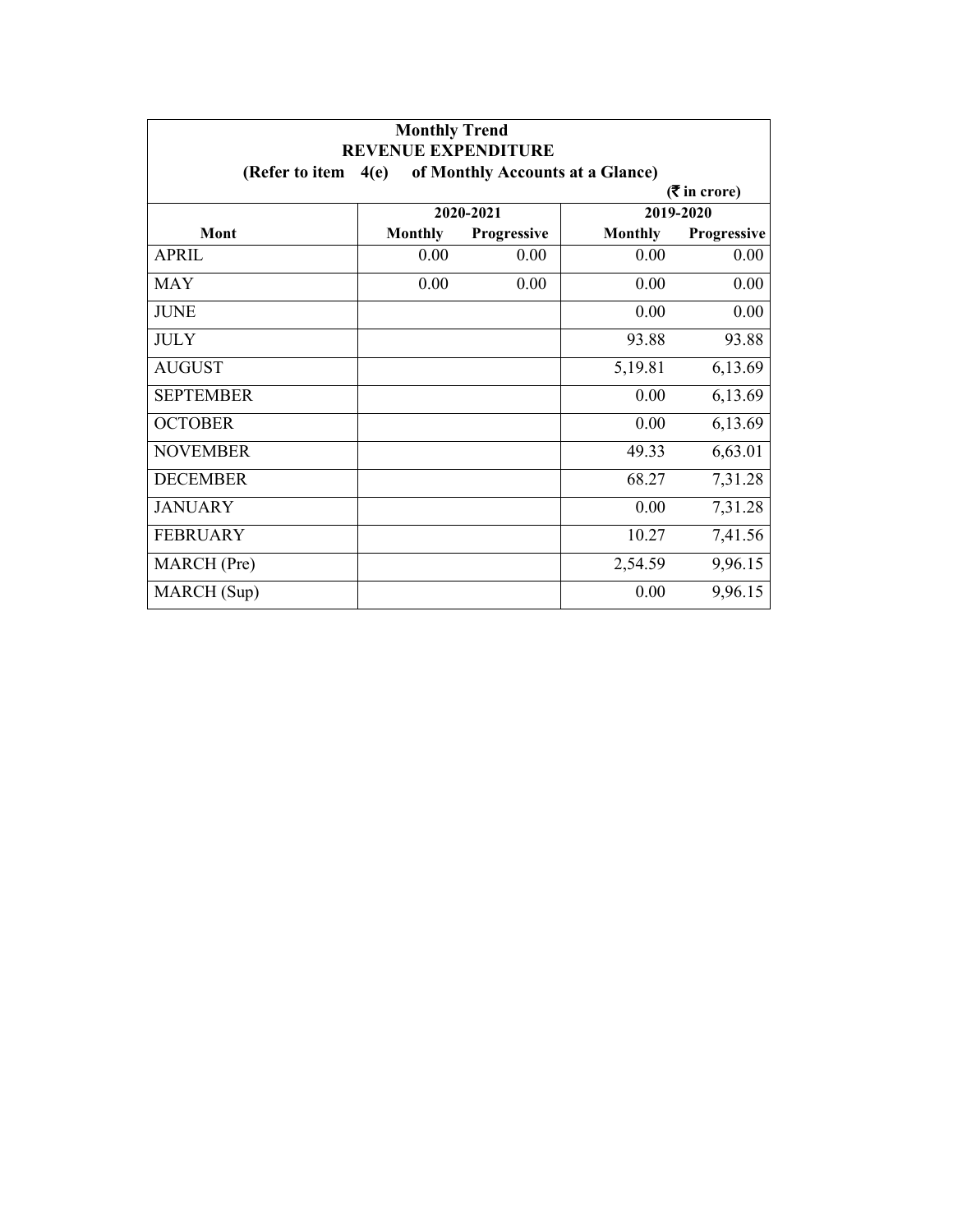| <b>Monthly Trend</b><br><b>CAPITAL EXPENDITURE</b>         |                |             |                |             |  |  |  |
|------------------------------------------------------------|----------------|-------------|----------------|-------------|--|--|--|
| (Refer to item<br>of Monthly Accounts at a Glance)<br>5(a) |                |             |                |             |  |  |  |
| $($ ₹ in crore)                                            |                |             |                |             |  |  |  |
|                                                            | 2020-2021      |             | 2019-2020      |             |  |  |  |
| Mont                                                       | <b>Monthly</b> | Progressive | <b>Monthly</b> | Progressive |  |  |  |
| APRIL                                                      | 5.65           | 5.65        | 0.95           | 0.95        |  |  |  |
| <b>MAY</b>                                                 | 4,10.42        | 4,16.07     | 2,42.05        | 2,43.01     |  |  |  |
| <b>JUNE</b>                                                |                |             | 9,31.47        | 11,74.47    |  |  |  |
| <b>JULY</b>                                                |                |             | 5,89.78        | 17,64.26    |  |  |  |
| <b>AUGUST</b>                                              |                |             | 3,24.65        | 20,88.91    |  |  |  |
| <b>SEPTEMBER</b>                                           |                |             | 10,89.55       | 31,78.45    |  |  |  |
| <b>OCTOBER</b>                                             |                |             | 8,25.35        | 40,03.80    |  |  |  |
| <b>NOVEMBER</b>                                            |                |             | 4,82.62        | 44,86.42    |  |  |  |
| <b>DECEMBER</b>                                            |                |             | 13,64.62       | 58,51.04    |  |  |  |
| <b>JANUARY</b>                                             |                |             | 16,76.38       | 75,27.42    |  |  |  |
| <b>FEBRUARY</b>                                            |                |             | 12,34.81       | 87,62.22    |  |  |  |
| MARCH (Pre)                                                |                |             | 43,94.37       | 1,31,56.60  |  |  |  |
| MARCH (Sup)                                                |                |             | 28.95          | 1,31,85.55  |  |  |  |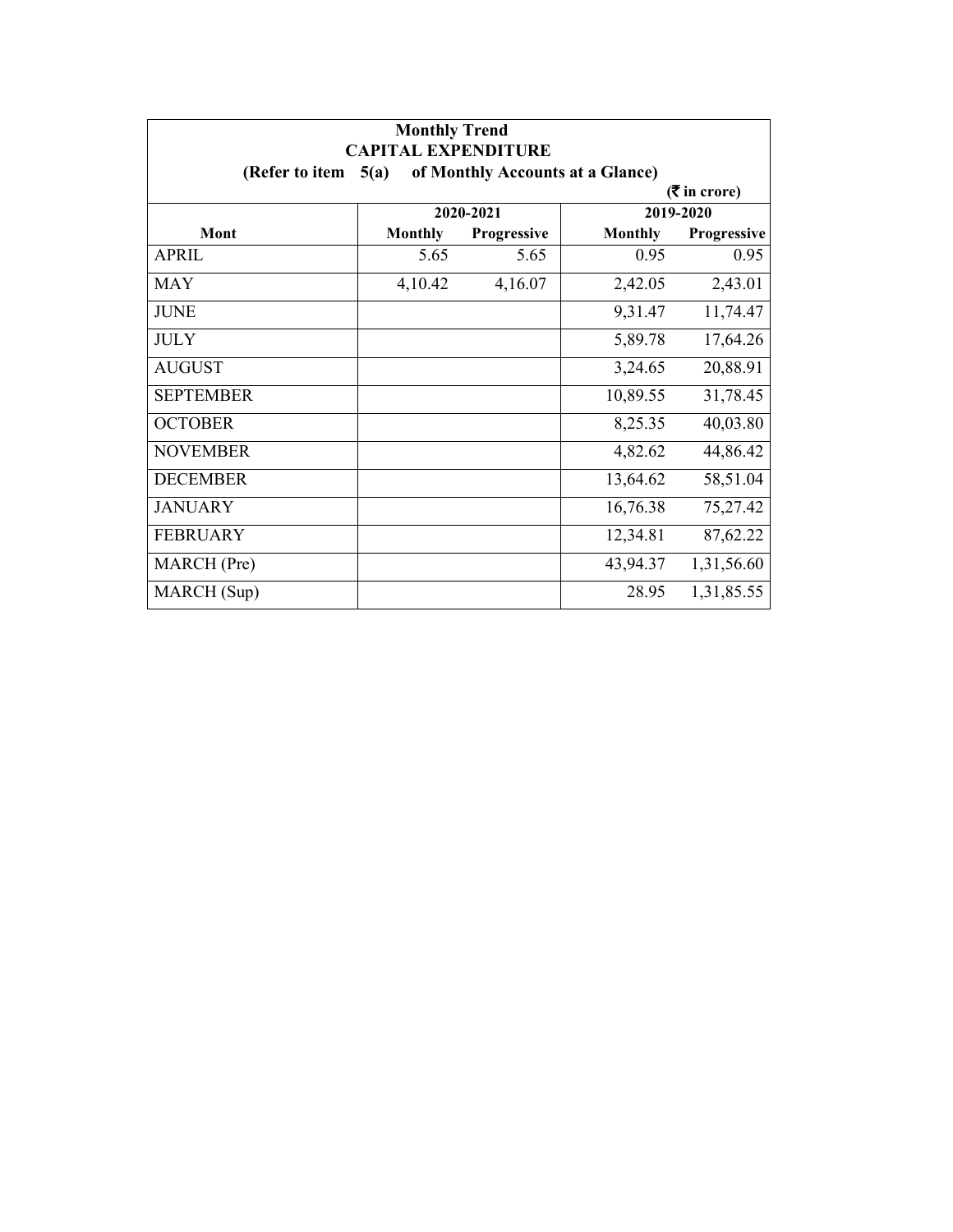| <b>Monthly Trend</b><br><b>CAPITAL EXPENDITURE</b><br>(Refer to item $5(b)$<br>of Monthly Accounts at a Glance) |                |                    |                |             |  |  |  |
|-----------------------------------------------------------------------------------------------------------------|----------------|--------------------|----------------|-------------|--|--|--|
|                                                                                                                 |                |                    |                |             |  |  |  |
|                                                                                                                 | 2020-2021      |                    | 2019-2020      |             |  |  |  |
| Mont                                                                                                            | <b>Monthly</b> | <b>Progressive</b> | <b>Monthly</b> | Progressive |  |  |  |
| <b>APRIL</b>                                                                                                    | 0.00           | 0.00               | 0.00           | 0.00        |  |  |  |
| <b>MAY</b>                                                                                                      | 0.00           | 0.00               | 0.00           | 0.00        |  |  |  |
| <b>JUNE</b>                                                                                                     |                |                    | 0.00           | 0.01        |  |  |  |
| <b>JULY</b>                                                                                                     |                |                    | 0.00           | 0.01        |  |  |  |
| <b>AUGUST</b>                                                                                                   |                |                    | 0.01           | 0.01        |  |  |  |
| <b>SEPTEMBER</b>                                                                                                |                |                    | 0.00           | 0.01        |  |  |  |
| <b>OCTOBER</b>                                                                                                  |                |                    | 0.01           | 0.01        |  |  |  |
| <b>NOVEMBER</b>                                                                                                 |                |                    | 0.01           | 0.01        |  |  |  |
| <b>DECEMBER</b>                                                                                                 |                |                    | 0.01           | 0.01        |  |  |  |
| <b>JANUARY</b>                                                                                                  |                |                    | 0.01           | 0.01        |  |  |  |
| <b>FEBRUARY</b>                                                                                                 |                |                    | 0.01           | 0.01        |  |  |  |
| MARCH (Pre)                                                                                                     |                |                    | 0.06           | 0.01        |  |  |  |
| MARCH (Sup)                                                                                                     |                |                    | 0.00           | 0.01        |  |  |  |